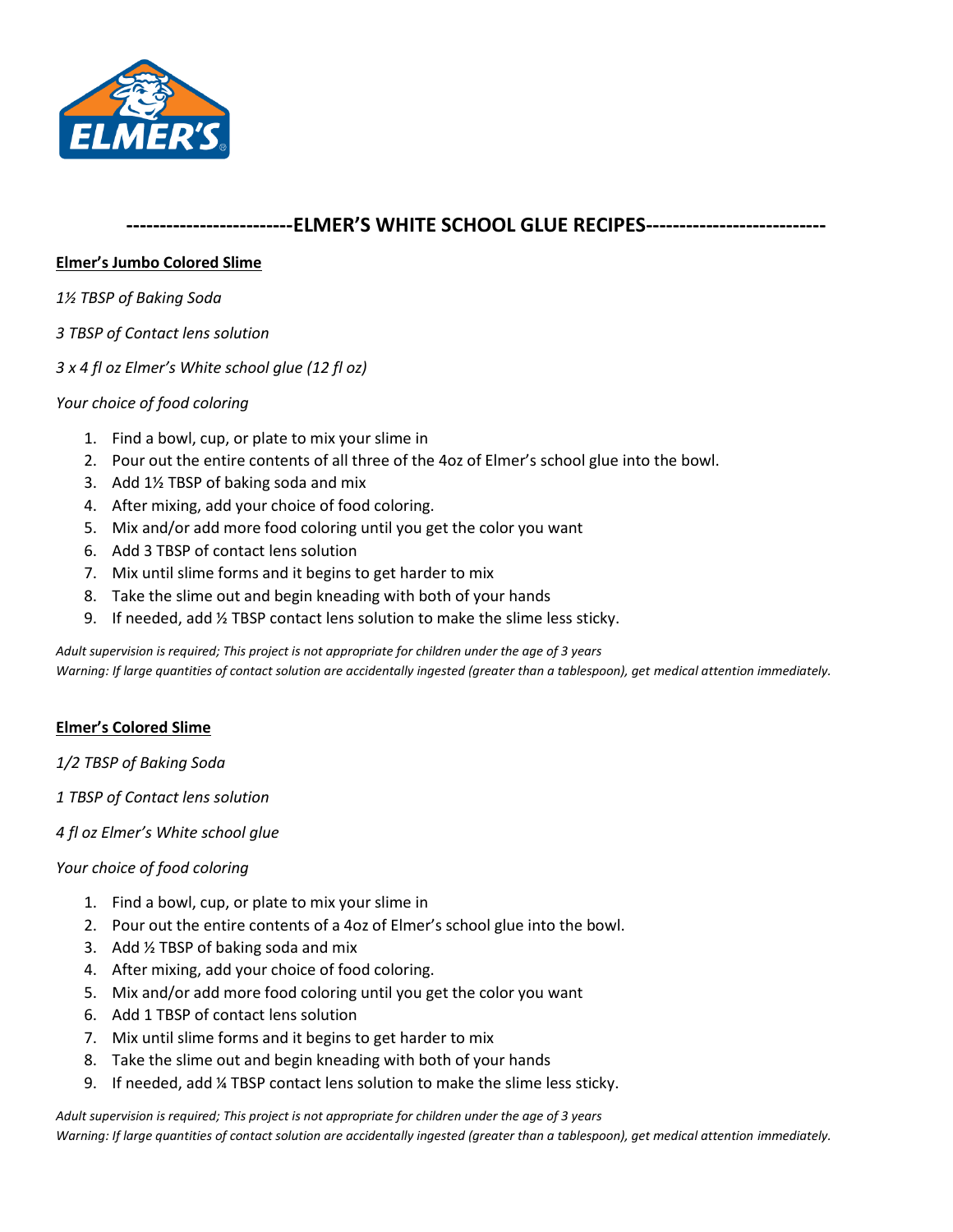## **Elmer's Large Colored Slime**

*1 TBSP of Baking Soda*

*2 TBSP of Contact lens solution*

*7.625 fl oz Elmer's White school glue*

### *Your choice of food coloring*

- 1. Find a bowl, cup, or plate to mix your slime in
- 2. Pour out the entire contents of a 7.625oz of Elmer's school glue into the bowl.
- 3. Add ½ TBSP of baking soda and mix
- 4. After mixing, add your choice of food coloring.
- 5. Mix and/or add more food coloring until you get the color you want
- 6. Add 1 TBSP of contact lens solution
- 7. Mix until slime forms and it begins to get harder to mix
- 8. Take the slime out and begin kneading with both of your hands
- 9. If needed, add ¼ TBSP contact lens solution to make the slime less sticky.

*Adult supervision is required; This project is not appropriate for children under the age of 3 years Warning: If large quantities of contact solution are accidentally ingested (greater than a tablespoon), get medical attention immediately.*

### **Elmer's Extra-Large Colored Slime**

*1 TBSP of Baking Soda*

- *2 TBSP of Contact lens solution*
- *2 x 4 fl oz Elmer's White school glue (8 fl oz)*

### *Your choice of food coloring*

- 1. Find a bowl, cup, or plate to mix your slime in
- 2. Pour out the entire contents of both 4oz of Elmer's school glues into the bowl.
- 3. Add 1 TBSP of baking soda and mix
- 4. After mixing, add your choice of food coloring.
- 5. Mix and/or add more food coloring until you get the color you want
- 6. Add 2 TBSP of contact lens solution
- 7. Mix until slime forms and it begins to get harder to mix
- 8. Take the slime out and begin kneading with both of your hands
- 9. If needed, add ¼ TBSP contact lens solution to make the slime less sticky.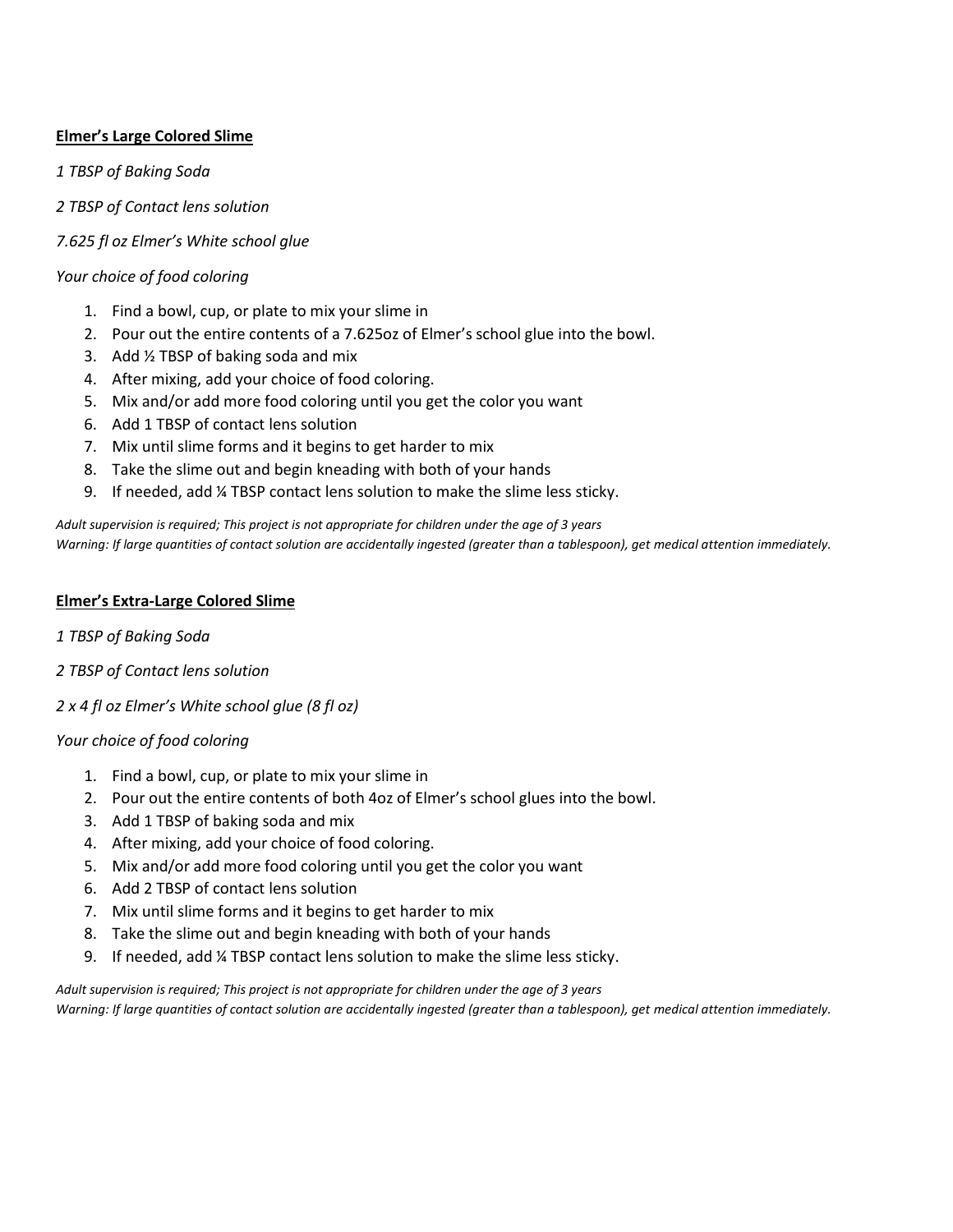# **-------------------------ELMER'S CLEAR SCHOOL GLUE RECIPES---------------------------**

## **Elmer's Custom Glitter Slime**

*1/2 TBSP of Baking Soda*

*1¼ TBSP of Contact lens solution*

### *5 oz Elmer's Clear School Glue*

*Your choices of Elmer's .356 fl oz glitter glues*

- 1. Find a bowl, cup, or plate to mix your slime in
- 2. Pour out the entire contents of a 5 oz of Elmer's Clear School Glue into the bowl.
- 3. Add ½ TBSP of baking soda and mix
- 4. Add your .356 fl oz Elmer's glitter glues and mix (add however many you want)
- 5. Add 1 TBSP of contact lens solution
- 6. Mix until slime forms, and it begins to get harder to mix
- 7. Take the slime out and begin kneading with both of your hands
- 8. If needed, add ¼ TBSP contact lens solution to make the slime less sticky.

*Adult supervision is required; This project is not appropriate for children under the age of 3 years Warning: If large quantities of contact solution are accidentally ingested (greater than a tablespoon), get medical attention immediately.*

### **Elmer's Extra-Large Custom Glitter Slime**

*1 TBSP of Baking Soda*

- *2½ TBSP of Contact lens solution*
- *9 oz Elmer's Clear School Glue*

### *Your choices of Elmer's .356 fl oz glitter glues*

- 1. Find a bowl, cup, or plate to mix your slime in
- 2. Pour out the entire contents of a 9 oz of Elmer's Clear School Glue into the bowl.
- 3. Add 1 TBSP of baking soda and mix
- 4. Add your .356 fl oz Elmer's glitter glues and mix (add however many you want)
- 5. Add 2½ TBSP of contact lens solution
- 6. Mix until slime forms, and it begins to get harder to mix
- 7. Take the slime out and begin kneading with both of your hands
- 8. If needed, add ¼ TBSP contact lens solution to make the slime less sticky.